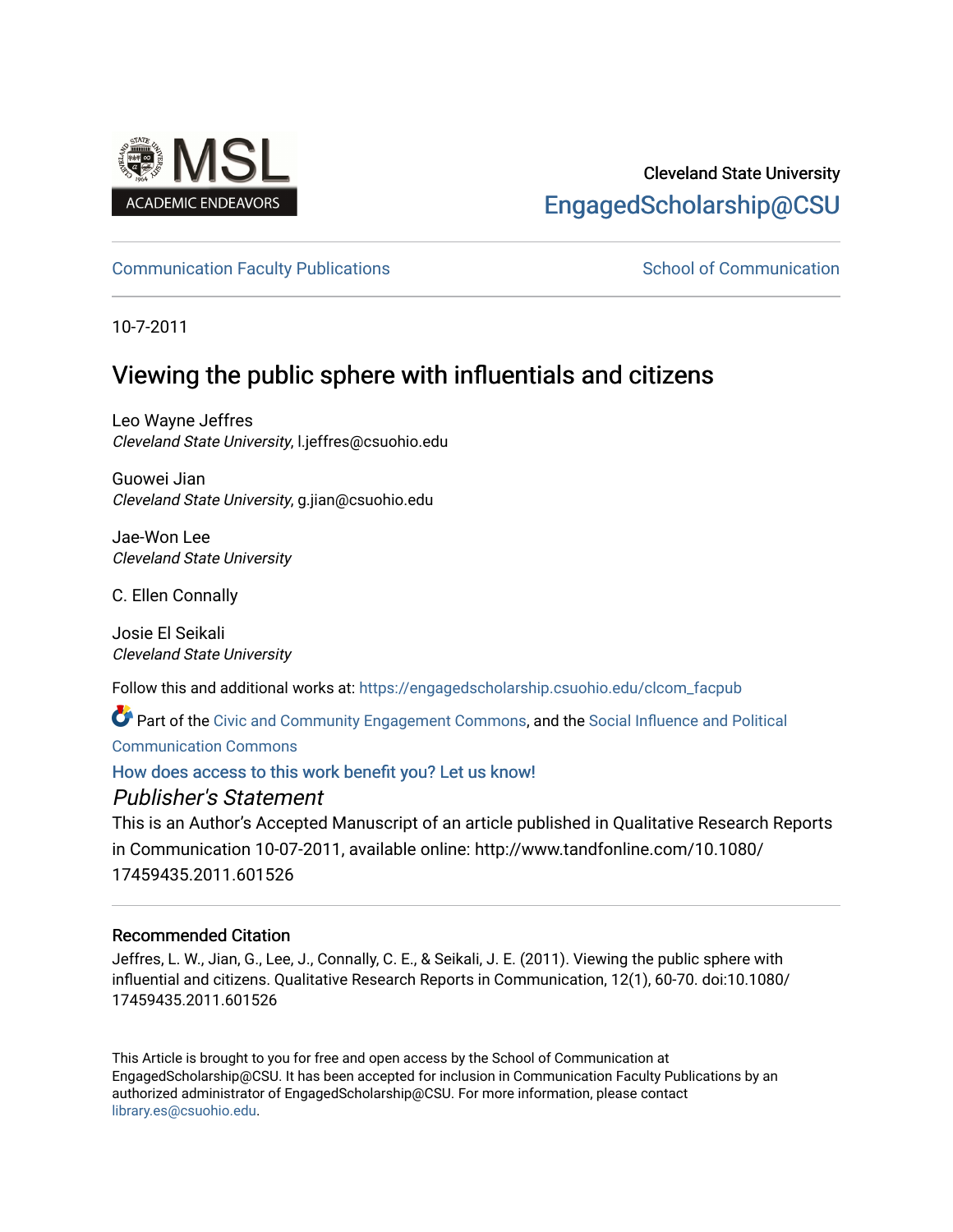# Viewing the Public Sphere With Influentials and Citizens

Leo W. Jeffres, Guowei Jian, Jae-won Lee, C. Ellen Connally, & Josie El Seikali

The currently popular emphasis on democratic discussion in the ''public sphere'' often is critically viewed by observers commenting on issues of participation, empowerment, and efficacy without input from influentials, whose voices often are the content of public debates. Habermas was critical of the quality of democratic discourse, arguing for an ''ideal speech situation'' where participants are free to question all proposals; introduce proposals; and express their attitudes, wishes, and needs. This article examines perceptions of the climate of communication in the public sphere by influentials and the general public of a major urban area.

Keywords: Community Dialogue; Elites/Influentials; Public Sphere

The currently popular emphasis on democratic discussion in the ''public sphere'' often is critically viewed by observers commenting on issues of participation, empowerment, and efficacy without input from influential citizens, or elites, whose voices often are the content of public debates. Habermas (1990) was critical of the quality of democratic discourse, arguing for an ''ideal speech situation'' where participants are free to question all proposals; introduce proposals; and express their attitudes, wishes, and needs (pp. 88–89). Leaning on Marxist criticism and the constraints of corporate

Leo W. Jeffres (PhD, University of Minnesota, 1976) is a professor in the School of Communication, Cleveland State University, 2121 Euclid Ave., Cleveland, OH 44115. E-mail: l.jeffres@csuohio.edu. Guowei Jian (PhD, University of Colorado, 2003) is an associate professor in the School of Communication, Cleveland State University, 2121 Euclid Ave., Cleveland, OH 44115. E-mail: g.jian@csuohio.edu. Jae-won Lee (PhD, University of Iowa, 1972) is professor emeritus in the School of Communication, Cleveland State University, 2121 Euclid Ave., Cleveland, OH 44115. E-mail: j.lee@csuohio.edu. C. Ellen Connally (Master and Juris Doctorate, Cleveland State University, and PhD Candidate, University of Akron) is President of the Cuyahoga County Council. E-mail: ceconnally@cuyahogacounty.us. Josie El Seikali (MA, Cleveland State University, 2007) (was a member of the project team).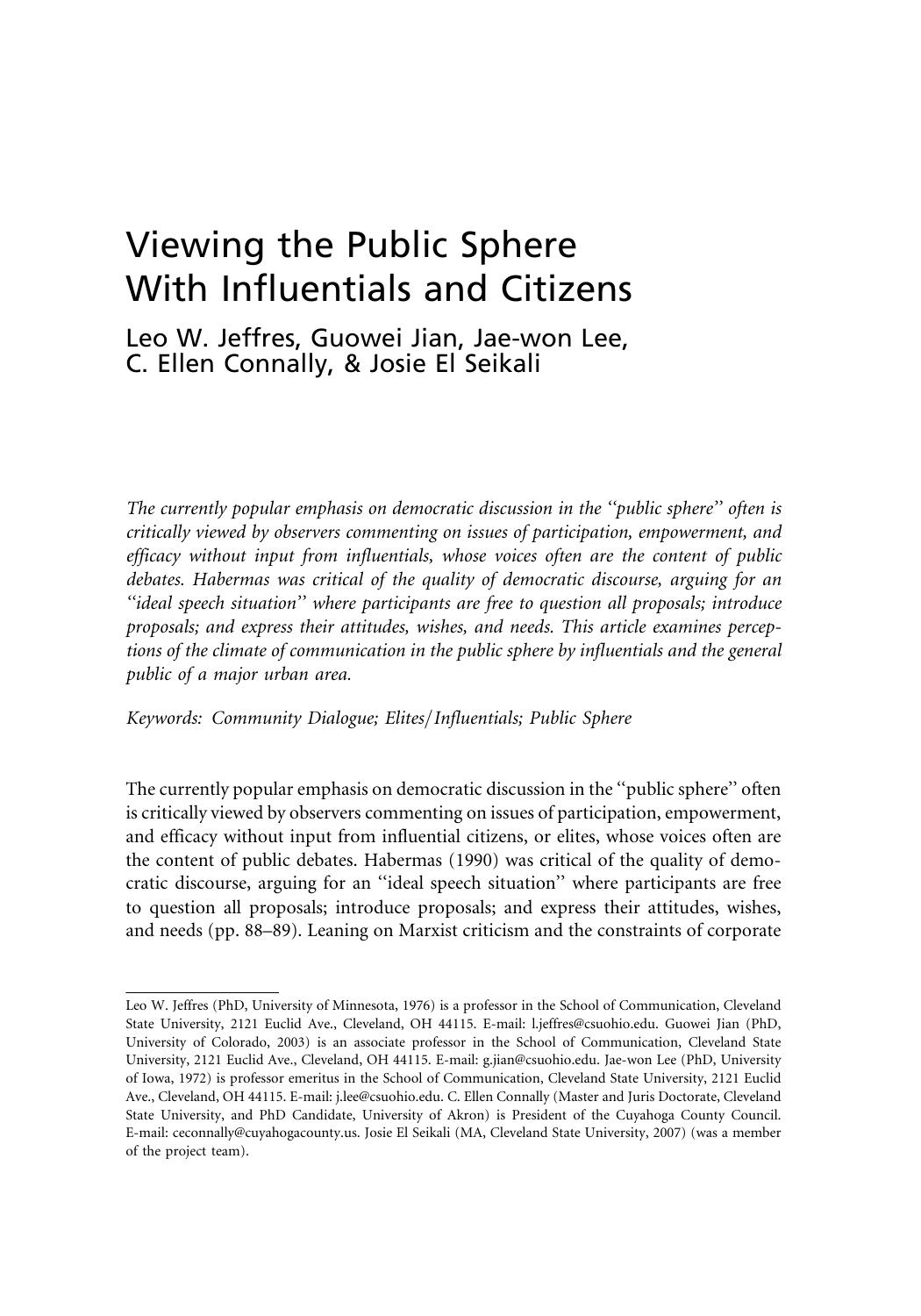media ownership, researchers mining this vein stress the materialistic-control aspects of ownership and presume to lecture what should be done to wrestle control into the hands of intellectuals. Whereas a Habermas (1990) approach suggests elites operate with a more singular voice to stymie input by social groups, particularly when economic interests are at stake, the more enduring issues in communities today include problems of race, ethnicity, and education, where solutions are less easily framed in terms of status and access to the channels of communication. Habermas (1998) also was more concerned with political elites than those with other bases of power in society; thus, we need to examine a broader range of voices contributing to the public sphere in communities.

Beyond the critical scholarship, another literature focusing on social constraints is found in the pluralism perspective that is the basis of work by Tichenor, Donohue, and Olien (1980) and others examining community constraints on media performance. That perspective sees media in particular as operating to support vested interests but with more inclusive and diverse messages in heterogeneous communities where getting conflict out in the open is more functional. Thus, this view would suggest that there is not an ''ideal speech situation,'' but rather, its nature changes to fit the community context.

In both literatures, the focus is on how power is exercised by the most influencial citizens of a community, often referred to as elites, to the detriment of a more democratic dialogue and more inclusive participation by the public.<sup>1</sup> Although the notion of the ''public sphere'' has generated an enormous literature, it risks becoming an empty metaphor wherein political and academic interests advance ideological positions unless we place some boundaries on the concept. For communication scholars, the public sphere refers to the ''turf'' occupied by more familiar terms such as public discourse, public communication, and public debate, as well as related concepts of public opinion and the climate for communication. It is separate from private views and conversations, and it is observed in public forums and public media.

These perspectives paint a static view of how power is exercised and ignore the constraints that operate in the public arena to shape communication not just among the general public, but among influentials as well. This is supported by a study that found community economic structural factors central to Habermas (1990) and the pluralistic perspective were less important than ethnic/religious diversity as constraints on community media (Jeffres, Cutietta, Sekerka, & Lee, 2000). Scott (2007) recognized this potential source of power.

Before discussing the quality of public discussion, we return to some earlier views of power in political science and sociology.<sup>2</sup> The elitist model explains power as a natural function of status in communities (e.g., Lynd & Lynd, 1929, 1937; Wright Mills, 1956), but fails to explain why elites survive despite fierce internal conflicts. Mass theories of power primarily focus on the led rather than the leaders, and stress alienation and apathy (e.g., Vidich & Bensman, 1960). Pluralistic theories recognize the pluralist nature of contemporary American political life, and focus on the channels and techniques through which community leaders achieve consensus in decision-making processes (e.g., Dahl, 1961; Lowry, 1986). The nature of leadership in a community inevitably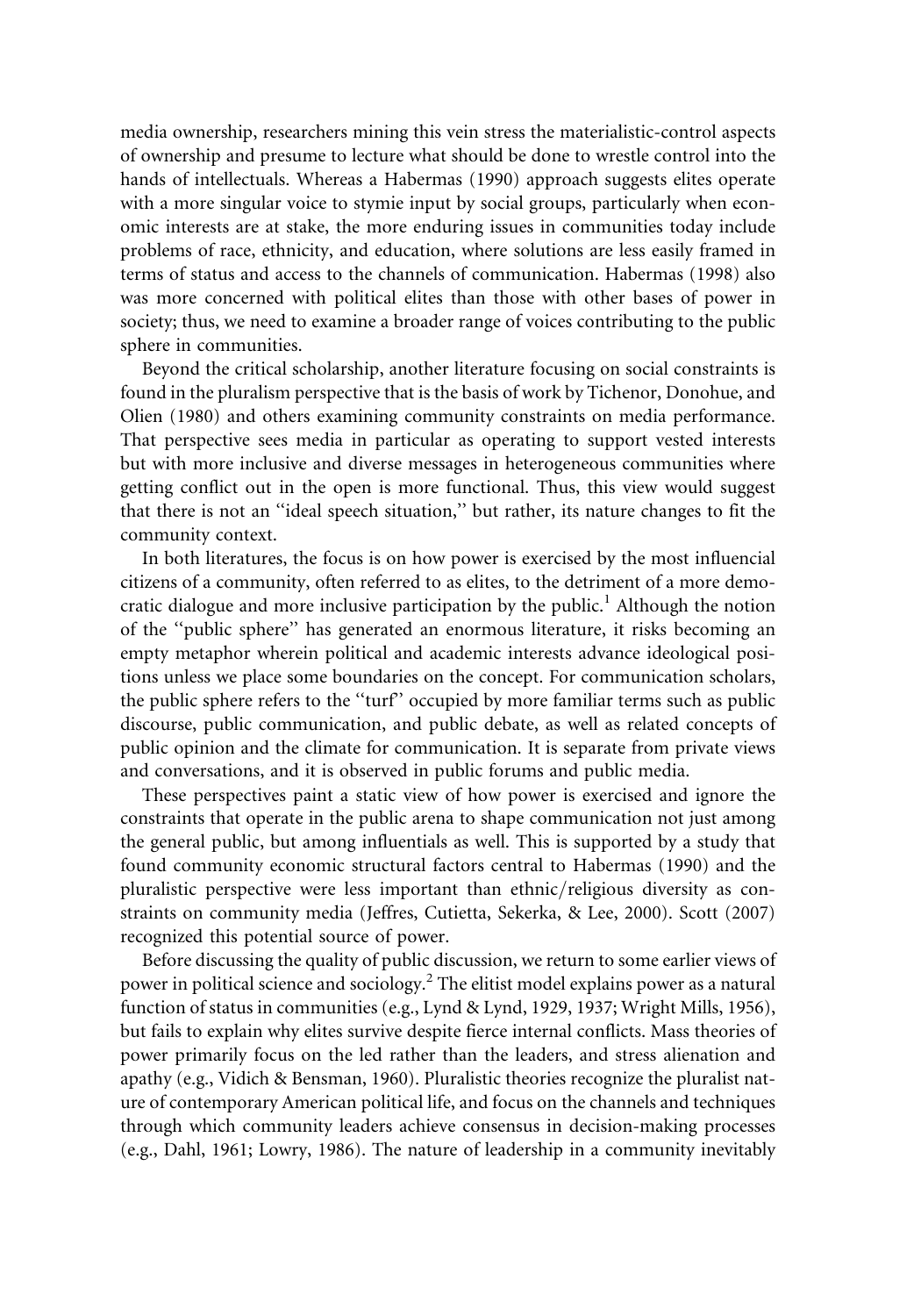leads us to communication and how elites ''discuss'' significant issues in the public domain. The role of media also is important here because it is through newspaper coverage and broadcast news accounts that the public witnesses agenda-setting, as well as conflict, among influential citizens.

Efforts to strengthen democratic processes in urban centers could improve with the recognition that those representing ''powerful'' interests themselves are constrained, and that a model which recognizes the mutual dependence of participants in public debates could prove productive in generating research questions. In the Tichenor et al. (1980) model, media stress consensus and avoid conflict in more homogeneous communities. Here we are focusing on a metropolitan context with the diversity that accompanies large populations; thus, conflict is to be expected as different interests struggle to succeed in representing their interests. The pluralism perspective and models of community power tend to be static in their assumptions. To this mix, we can add the enduring spiral of silence literature, which suggests that perceived climate affects one's willingness to speak out in public. This theory speaks to the general public, but clearly elites, who are highly visible when they contribute to the public dialogue and also must take into account the climate for communication.

Here, we ask how elites view the public sphere from their vantage point, which includes the public forums and media to which we all have access, but which they can compare with private conversations and access to information about local problems not available to the general public. Savage and Williams (2008) argued that elites have been forgotten by the social sciences, and called for empirical investigations of their composition and the differences they make. Engelstad (2009) noted that elites are regulated not only by specific institutional requirements, but also by the public sphere, so it is important for us to examine their perceptions of public discourse. Thus, we examine several aspects of the nature of communication about significant issues in the public sphere by influentials and the general public: (a) the fluidity of influentials in democratic practice at the community level, (b) comparisons of influentials and the general public on community assessments, (c) views of influentials about discussion in the public arena, and (d) public views of the climate for discussing opinions in public.

#### Influentials' Tenure in the Public Sphere

The fluidity of influentials in roles of power certainly differs by level and political system. Here, we apply the pluralistic model to Cleveland, Ohio. At three different points—in 1982, 1993, and 2005—in-person interviews were conducted with small samples of influentials (35 interviewed in 1982; 25 in 1993; and 15 in 2005) identified by position/status and reputation across different domains. The purpose of each set of interviews was unique—the first focusing on community image and credibility, the second on the perceived quality of life, and the third on public discussion of community issues.

Identifying influentials can follow several paths. The actual spheres of influence, or domains where power is based, are identified through careful observation by the researchers and knowledgeable observers. Lists also are available representing important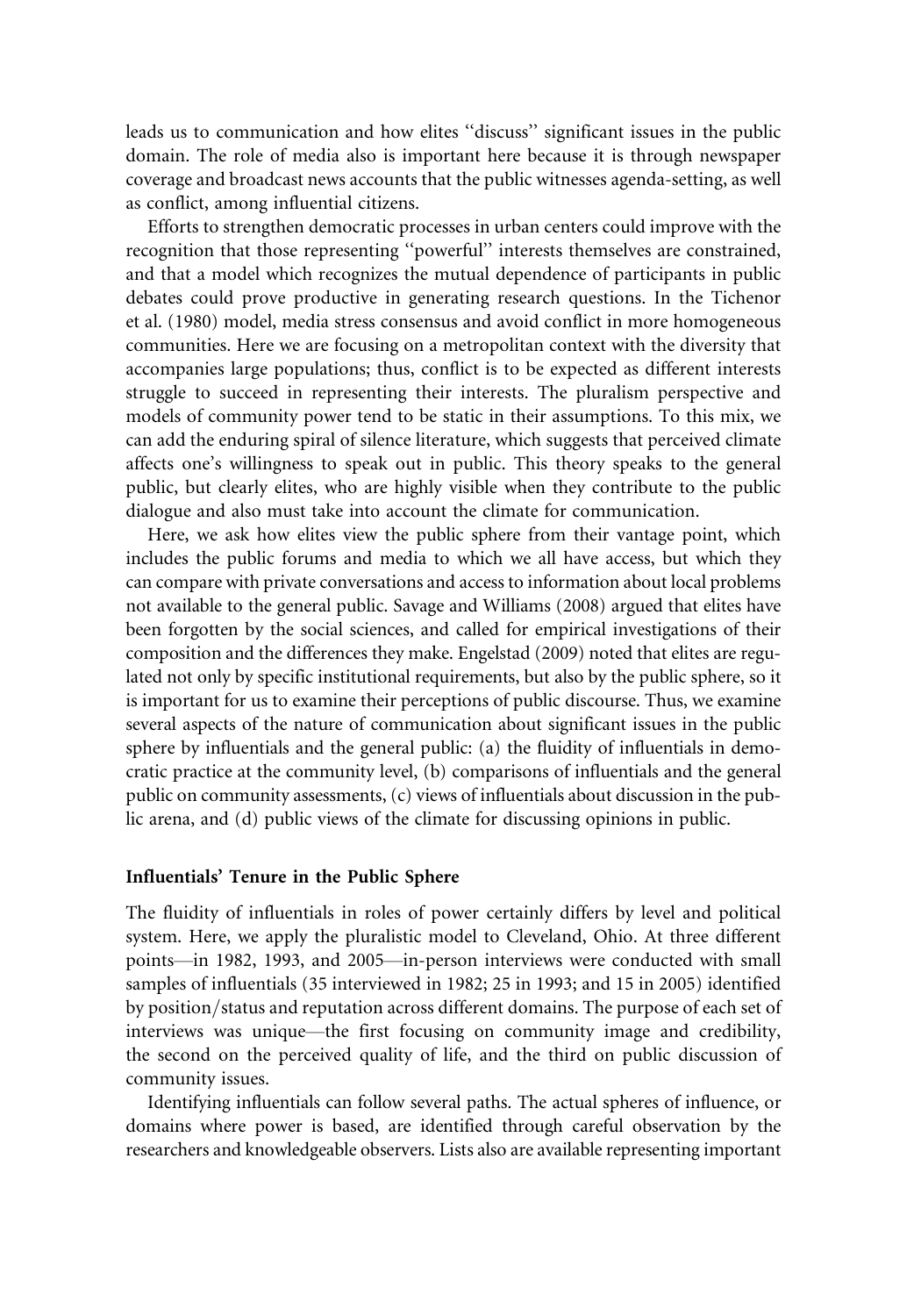interests in the community; for all private and some public sectors (e.g., industry, finance, and foundations–associations), the business newspaper covering the metropolitan area compiles lists ranking units by size or magnitude. These lists nominate candidates for influence within their respective domains. For the 1982 interviews with influentials, reporters and other knowledgeable observers were asked to rank, in terms of importance, individuals of influence within their areas of expertise.<sup>3</sup> In 1993, similar methods were followed, but some changes in areas/domains were necessary to reflect what were perceived as shifts in the significance of various areas to the economy and public life.<sup>4</sup> More than one decade later, in the spring of 2005, interviews were conducted with another set of influentials following the same procedures. These procedures are similar to those followed in other studies of elites (Yamokoski, 2008).

Reviewing the candidates and individuals interviewed across the three time periods, we are struck by the almost complete turnover of those in power. In identifying the areas for influence across more than two decades, some decline while others emerge—recognition that the economy changed and the topics of discussion and issues decided changed with the times as well (e.g., manufacturing and industry declined while health grew in importance). In 1982, basic economic issues stemming from shifts in industry spilled into the political arena; in 1993, the mayor was publicly discussing efforts to lure the professional football team away from town; and in 2005, the mayor and city council president—soon to be locked in a political battle for mayor—conflicted in public over support for a center-city shopping center with the anti-union Wal-Mart as the lead tenant. The three lists of influentials contained almost no overlapping names as new officials were elected, chief executive officers moved, and prominent figures retired to be replaced by new faces. This supports a dynamic pluralistic model of power. Comparisons of perceptions by the general public and by influentials also are available for 1982, 1993, and 2005, although the focus was different.

#### Influentials Versus Public Views of Significant Issues

Comparisons of influentials with the general public are available drawing on data from surveys conducted parallel to interviews of influentials. In 1982, Cleveland suffered from years of jokes that had tarnished its image and created considerable consternation among residents and leaders alike.<sup>5</sup> A public survey conducted at the same time as the in-person interviews with influentials contained an identical measure of the perceived quality of life in the metro area. A comparison shows that elites are more sensitive to negative media images of the city, supporting the notion of the watchdog function of the press.<sup>6</sup> Clearly, influentials have more personal resources and live in more affluent neighborhoods, making the physical aspects of the quality of life more attractive, but leaders and the public alike blame the media for presenting a distorted image of the larger community. In 1993, both the general public and influentials gave positive assessments of the quality of life in the area, but a similar assessment gap remained despite improved images.<sup>7</sup> One decade after giving both the external image and media negative marks, influentials saw a vast improvement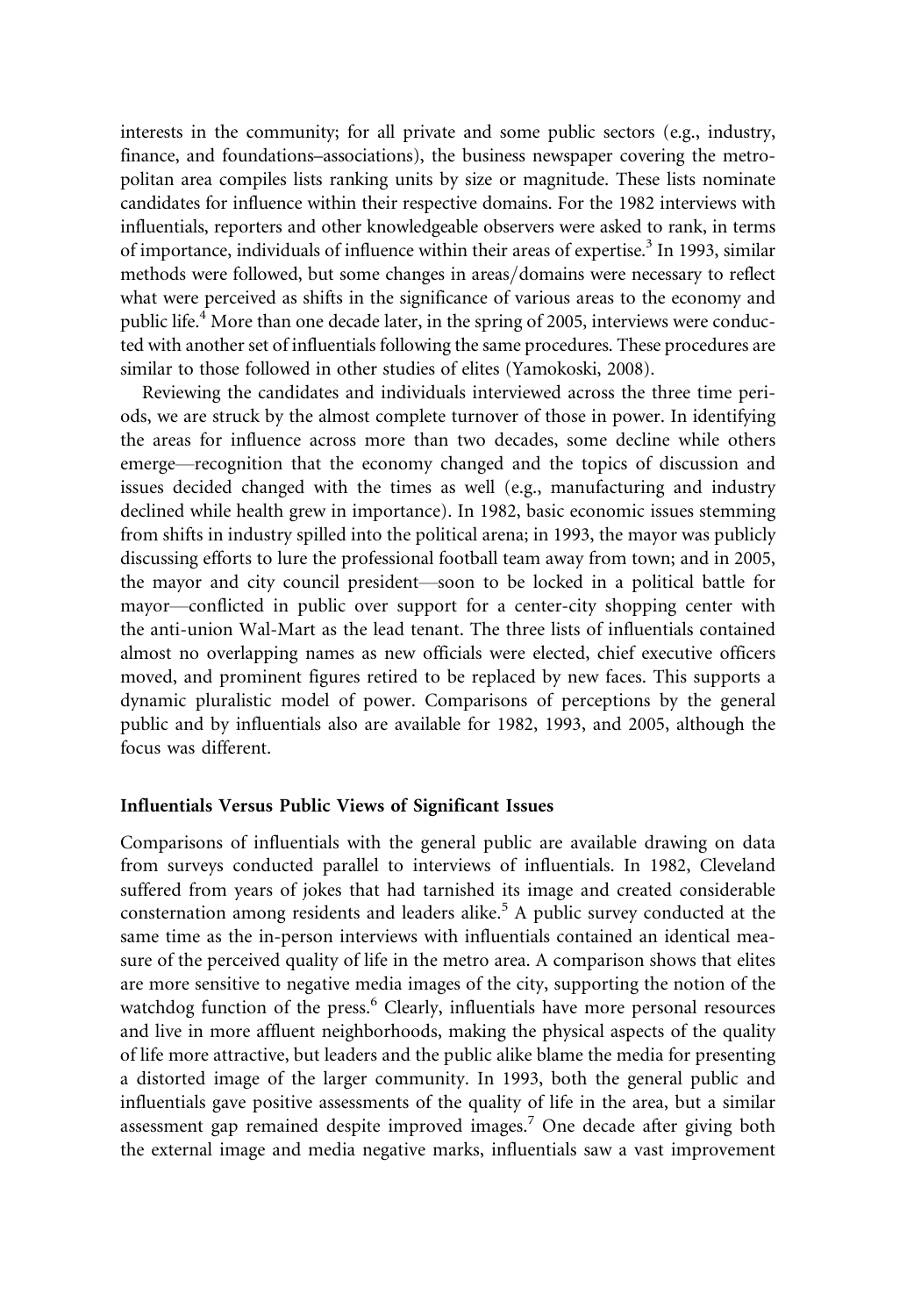in the area's image and a commensurately more positive assessment of the media.<sup>8</sup> One influential said, ''Cleveland is still a fairly well-kept secret, but the rest of the country is beginning to learn how great Cleveland is.'' Another influential said his assessment had dramatically improved because ''the word is getting out about the real Cleveland.'' A third noted that, despite ''bad media coverage, Cleveland's revitalization is impressive to outsiders.''

In 2005, as the city approached a mayoral election, public debates centered around a continuing economic decline and whether leaders had a vision for the area's future. Housing was popping up throughout city neighborhoods, where almost no new housing was seen 2 decades earlier, but retail in the city declined as urban sprawl pulled people to outlying areas and the economy continued to sputter.<sup>9</sup> The general public rated the quality of life in the metro area slightly lower than 1 decade earlier. They also gave the media a fair-to-middling rating for their coverage of the local community.<sup>10</sup> Thus, the public seemed to reflect the malaise frequently cited in the media. The most recent data focused more on the quality of discussion in the public sphere, and several items tapped political efficacy and perceptions of public interaction and conflict. Clearly, the general public feels somewhat powerless, with only one-half giving positive assessments.<sup>11</sup> Substantial percentages are critical of both fellow citizens and the quality of public communication. Using in-person interviews, we ascertained whether influentials share these perceptions. Because conflict is a characteristic feature of communication in a pluralistic system, we might expect a different view of public debates by elites.

#### Influentials' Assessment of Communication in the Public Arena

In a democracy, public discussion of significant issues requires that political leaders and other influential persons debate the pros and cons of various problems, encourage problem solving, and offer solutions to problems that are the subject of both public and private forums. What influential members of the community say in "public" also should be covered by the media so that voters can judge their actions and opinions and influence policymakers.

Today, some fear that the public sphere has become overwhelmed by popular culture and a disinterested public. Leaders follow, rather than lead. They allow themselves to ''spin,'' rather than articulate, plausible solutions to real problems; and, although media channels have multiplied, attention to serious public discussion has not. Interviews conducted in the spring of 2005 sought to understand the views of community influentials, which have a unique vantage point to observe public debates, even when they are not contributing to the dialogue. How do they view the public discussion in Cleveland today, and what can we learn about the climate for communication about significant issues? Local observers claimed there was a spiral of silence among business leaders (Miller, 2005) and that civic space, where open conversations regarding civic issues take place, was disappearing. The concept of the public sphere is a useful tool for explaining social change, as well as other complex social and communication processes, in present-day democracies (Pinter, 2004).<sup>12</sup>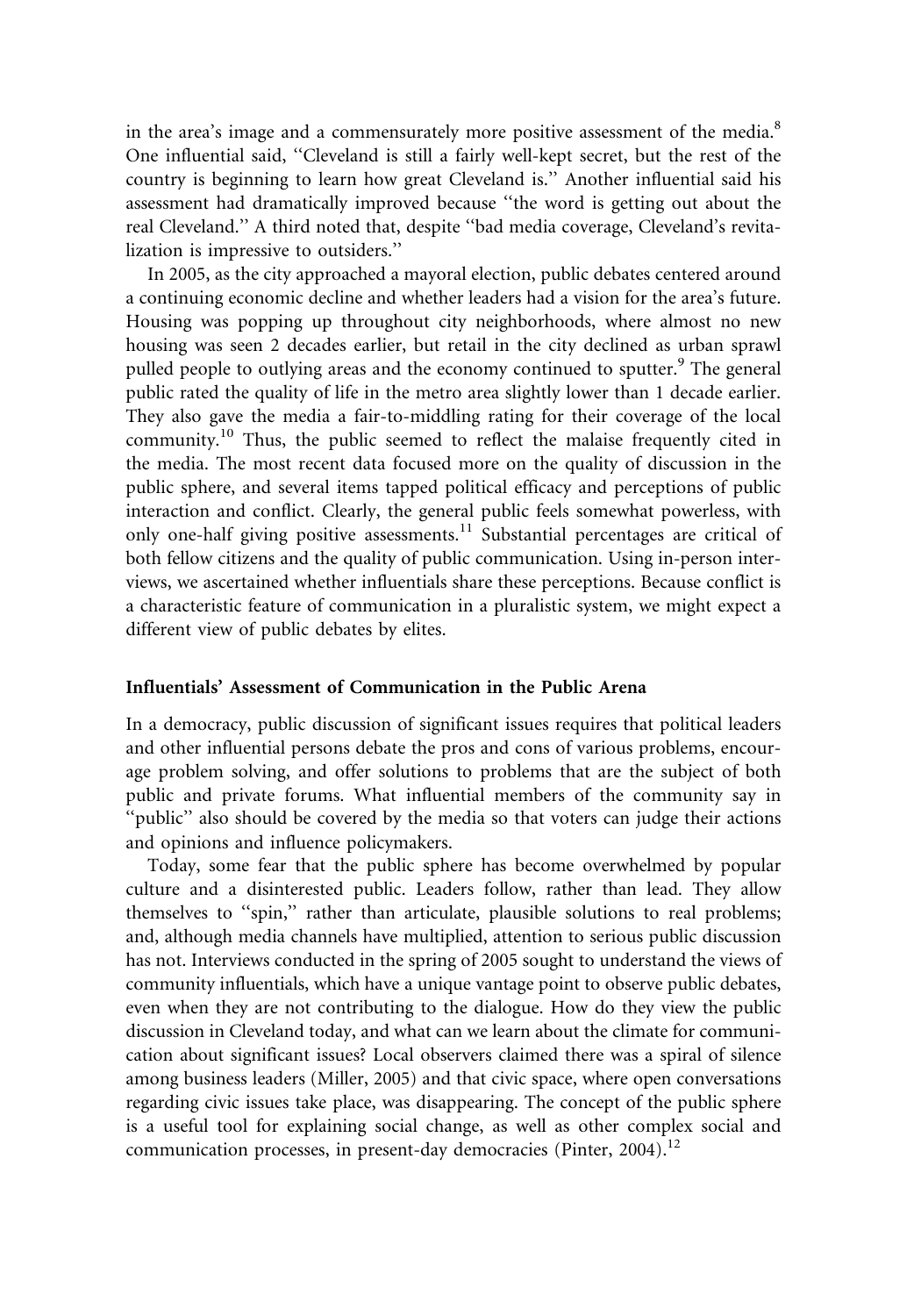Research questions posed for the 2005 interviews of influentials were as follows:

- RQ1: Will persons who hold positions of influence in the community of greater Cleveland identify the same issues as significant problems?
- RQ2: How do influentials assess the quality of public communication and its outcome for problem solving?
- RQ3: How do influentials judge the performance of media?

The mass media are the primary source of information about the community not only for the general public, but also influentials. Although elites have access to information to which the general public is not privy, this access is limited to particular domains, and does not extend across all areas of potential conflict.<sup>13</sup>

Influentials generally agreed on the key problems in the community, with all 15 identifying economic problems as the central issue facing greater Cleveland. A key influencial in the nonprofit sector said, ''The greatest problem is economic competitiveness and all the related issues, quality of education, taxation, fragmented government." Whereas some named the economy specifically, others referred to *job losses* or economic status as buzz words for the same concept. The theme of economic problems emerged in the initial minutes of each interview. Fourteen of the 15 interviewees had cited education as the other major problem for greater Cleveland. A majority also saw the issues of jobs, and job creation, as a problem closely allied to the problems of education. Although education was cited as a broad concept, few made references to specific school districts outside the urban core. No one offered solutions, such as solving school funding problems. They saw jobs and education as going hand in hand because of the importance of having a skilled, educated workforce. In general, it looks as if there is considerable consensus on the problems facing the community, perhaps an indication that the agenda-setting function of the media operates for both elites and the general public.

Influentials also assessed the quality of public communication. Whereas some leaders felt that there was sufficient discussion of issues in both private and public forums, others disagreed. However, whether these leaders thought there was sufficient or insufficient discussion of community problems, a major theme became apparent: Discussion, whether in the public or private sphere, did not give rise to solutions. A corporate vice president said, ''I'd like to see more conversations that lead to solutions, not just complaints with no actions to follow. Teachers, for example, we want them to be highly qualified but pay them very little and consider them low on the social, professional totem pole.'' A political figure said, ''[A] multitude of organizations are trying to tackle these problems but discussions have not resulted in any solutions." One of the media/promotional communication influentials strongly emphasized the lack of problem solving in discussions. He asserted that that local media devoted an entire evening of prime-time broadcasting fundraising for Tsunami relief, but failed to place a similar emphasis on problem solving for Cleveland public schools. Similarly, a county-elected official pointed out that people put bumper stickers on their cars for national issues such as Terry Schiavo and the war in Iraq and go to public forums about the efficacy of gay marriage, but ignore local problems that directly impact their lives. Thus, elites express frustration likely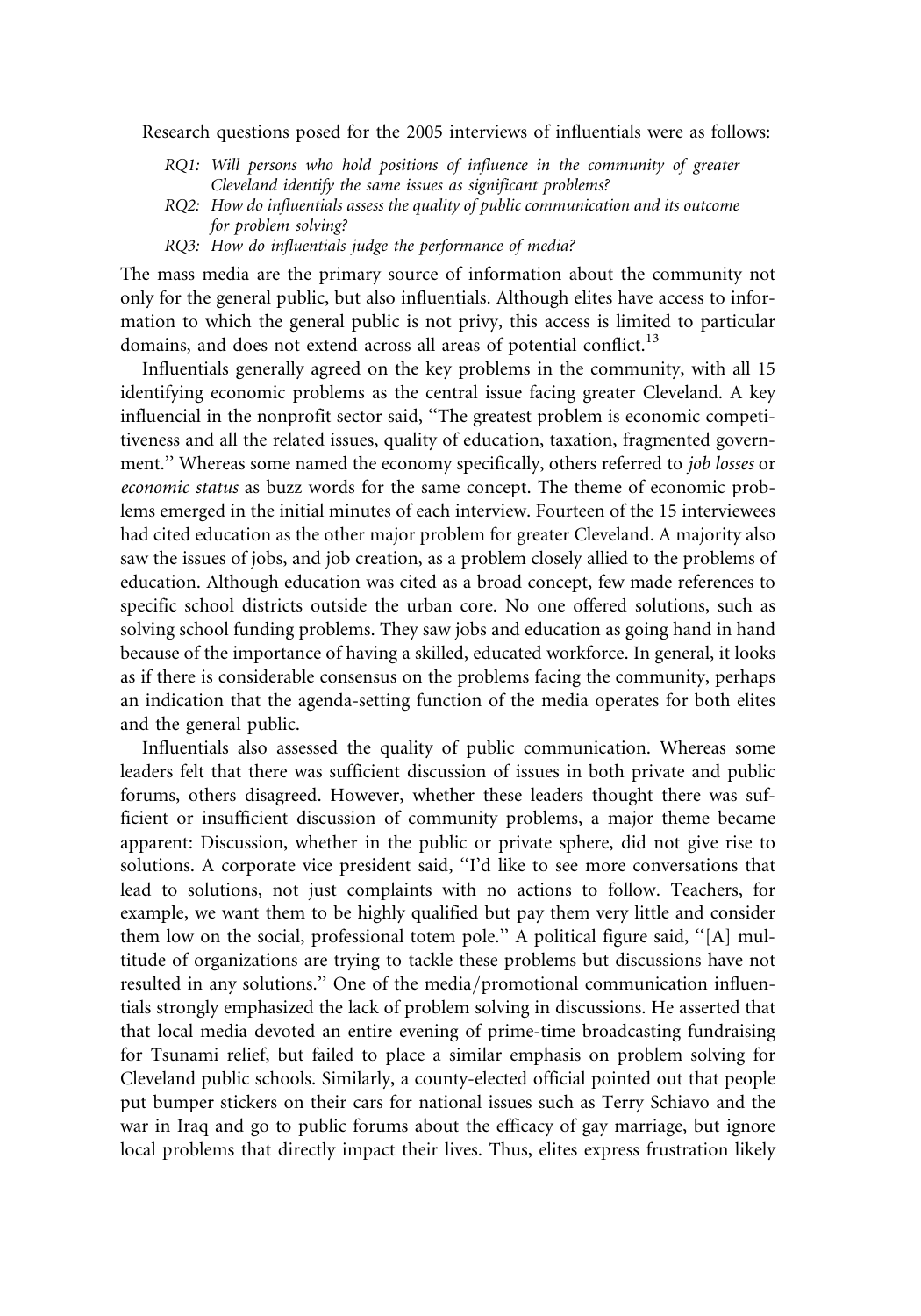felt by the general public in creating a sense of urgency for a problem such as education, but they did not advance any solutions or suggest that the media or public were ignoring potential solutions. This reflects the media's tendency to move on to other issues, with a short attention span for any single issue. Although we could argue that this illustrates a deficiency in the ''ideal speech situation,'' it also may reflect that the elites have not developed a consensus about how to solve the problem or that solutions, in part, are found outside the area—in particular, the state of Ohio's funding of public schools and the legislature's refusal to respond to the courts. To be fair, at least one commentator in the media blamed a lack of leadership for the neglect of education.

When asked whether there were problems not discussed in the public arena, the influentials identified several, but racial relations/racism was the most frequently cited. One major public official said, ''Race is no longer discussed. Urban development is no longer discussed. People of wealth and influence have written off the poor. The parents or single parent of kids in Cleveland schools have no political clout.'' Racial relations also are the topic often found to illustrate the spiral of silence (e.g., Jeffres, Neuendorf, & Atkin, 1999). Four of those interviewed avoided the question by giving nonresponsive answers, but five of the 15 responded that race or racism was a problem in the community that was not discussed in public forums. Other examples of problems not discussed were gay rights issues, AIDS and sexually transmitted diseases, the environment, and public safety. ''There is very little or no discussion about drug issues because there is little interest in rehabilitating prisoners,'' said a judge. ''We put them in prison and forget about them. As long as they are there, it's fine. Communities do not have forums for discussing re-entry problems.''

Neither the media nor public officials fared well for their frankness and overall credibility and candor. ''All media are selective, and they have their own individual prejudices,'' said a cultural influencial. A majority of the influentials interviewed believe that public officials do not reveal their true feelings for fear of retribution. Elected officials were targeted as being concerned about getting reelected or feared raising issues that would endanger their relationship with financial backers and voters. Only the judge voiced the opinion that community leaders did reveal their true opinions. One public official said that public leaders often temper their responses based on the audience, telling the public what they want to hear.

Likewise, the media were seen as highly selective in their coverage of public issues and debates, with an emphasis on ratings and tabloid news. Those interviewed said issues are discussed in an episodic format, which leads to a lack of continuity in public debate. When the story is hot, it is covered; then, it moves to the back page or out of the picture. One influencial said, ''[T]he media operate with a crisis mentality.'' Although there was talk of the expanding range of alternatives for the obtaining of news, the majority agreed that most people continue to get most news coverage from television and, to a lesser extent, the metropolitan daily, although the print media are recognized as providing more in-depth coverage.

One question asked if there are sufficient areas in the public sphere, such as community meetings and public forums, for problems to be aired. Several themes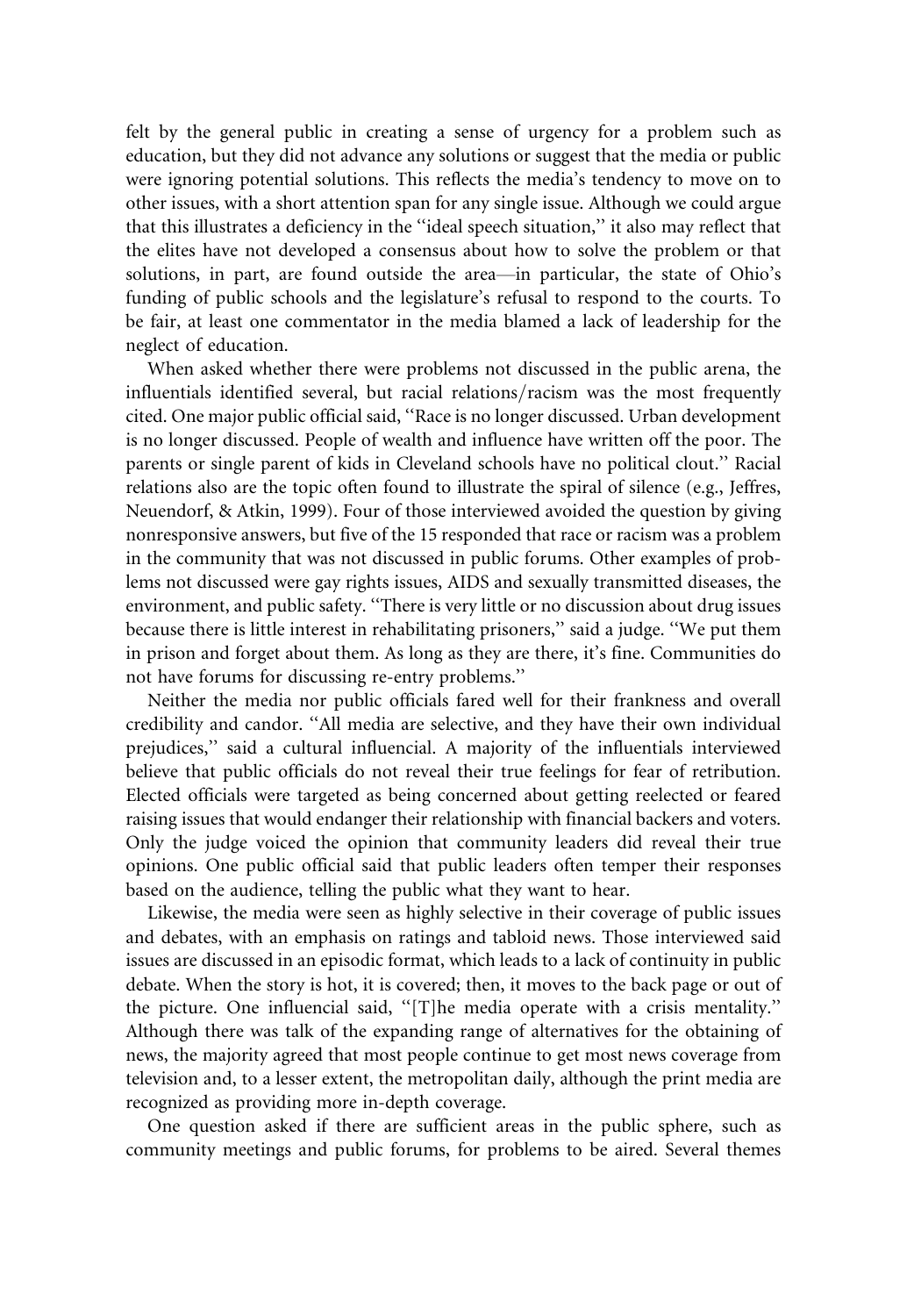emerged. A religious leader said there are more than enough forums, but decision makers who could provide solutions are stretched too thin and do not attend them. A media influential saw these meetings as formalities, where people talk, but nothing gets done. A business leader cited the venerable City Club as a significant forum for debate. However, both the media influential and the business leader echoed the opinions of others influentials, who bemoaned the lack of coverage for such structured forums of debate. They said that rebels and protestors get coverage at the expense of legitimate debate. As leaders, influentials were asked if people came to them privately about community problems they thought were not getting enough attention in the public sphere. The director of a foundation and a media influential said that people came to them with community problems on a regular basis. This was not the case with other influentials. There appears to be a deficiency in the pluralism model; the media in a diverse metropolitan area such as Cleveland may cover conflict because it is functional, but there is no guarantee that recognition of the problem will be followed by coverage of potential solutions or political leaders and other elites will develop a consensus on solutions.

#### Summary and Discussion

Despite a changing of the guard among leaders across domains, they continue to rate the quality of life in the community higher than the general public, and they see a continuing improvement over the decades. Although the public and elites blame the media for a poor image in 1982, by 1993, influentials see an improvement and give the media higher marks. Most recently, the general public and influentials alike provide a critical view of public discussion concerning local issues and bemoan the inability of public dialogue to generate solutions. The influentials seem to agree with the premise set forth by Miller (2005) that leadership in this pluralistic community has failed to engage in productive dialogue leading to problem solving. Although we would temper any notion there is a conspiracy of silence among greater Cleveland influentials, we do concur with some of those interviewed that leaders, too, ''fear'' retribution for expressing their views in the public sphere concerning significant community problems.

On the other hand, the research reveals that influentials agree in identifying the key problems facing the community. They criticize the media for failing to cover substantive debates in the public and private forums available in the community. As with most research questions, the end result is another question. If influentials face the same inhibitions as the general public in a spiral of silence, what would improve the climate for substantive problem-solving discussions?; and, How can the media be convinced they have a crucial role in not only setting the agenda, but advancing the dialogue?

Changing the way media cover community problems is an ambitious task, but further fragmentation of the media audience into smaller and smaller niches is likely to be a more important issue. This fragmentation also leads to less and less common exposure to the same messages, with the public—and perhaps elites—spending more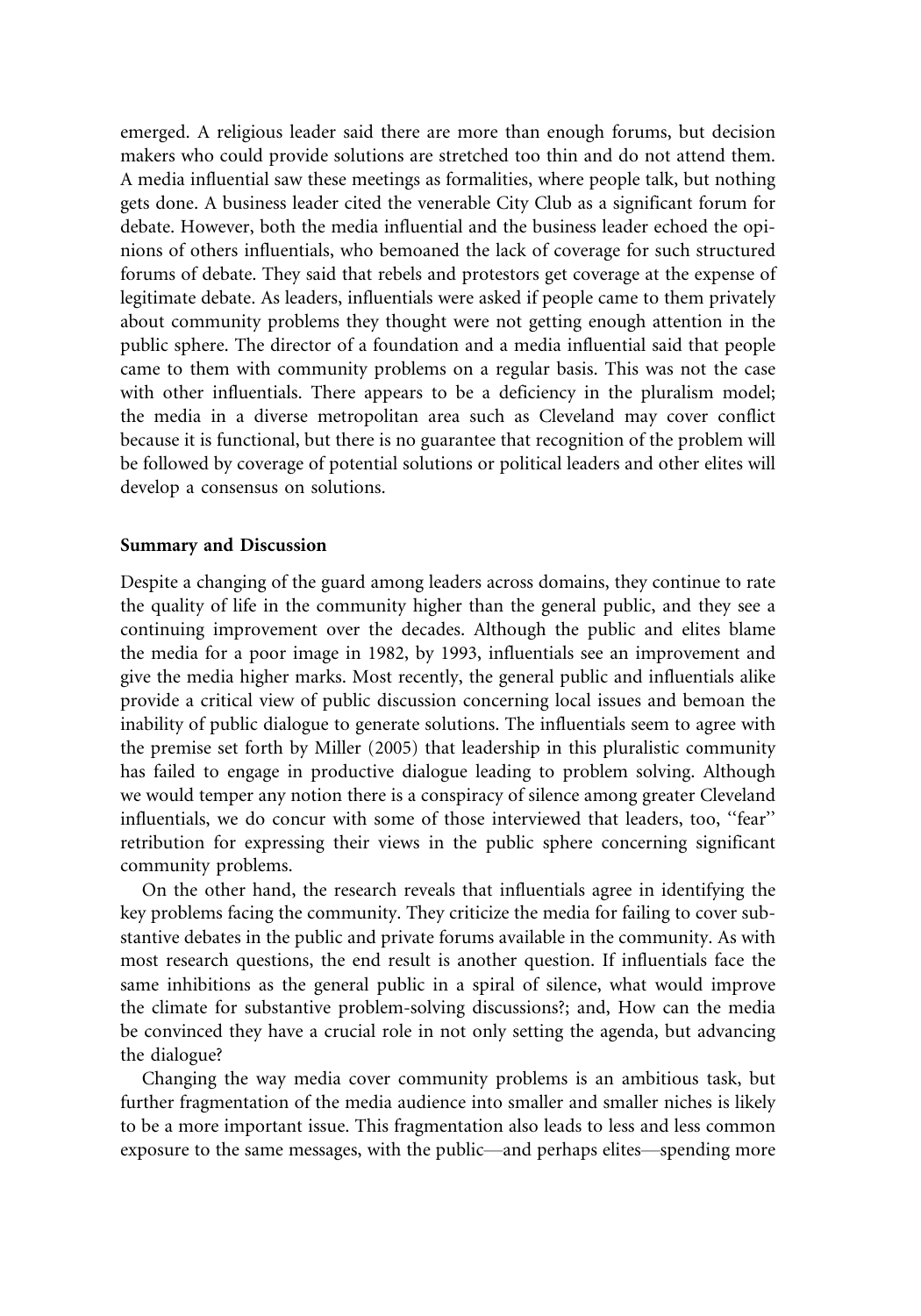time listening to people with whom they agree than to ''other sides.'' A pessimist might conclude that things will inevitably get worse with this scenario, but the same media fragmentation also shifts increasing control to audiences, where the elite access to powerful media may be cancelled by individuals with ''authoritative voices'' and, perhaps, a following willing to embrace their views and challenge the established channels. As traditional media institutions lose some of their influence with the growth of communication technologies that shift control to ''small'' voices via blogs and other channels, we may come closer to a ''public sphere'' that is more chaotic, but also likely to fit Habermas's (1990) ''ideal speech situation,'' where anyone can comment and criticize proposals. However, problem solving also requires leadership by ''elites,'' and the question is whether this changing communication environment will be matched by political structures and processes that respond to the moment.

#### **Notes**

- [1] See Scott (2008) for a thorough examination of the concept of power and conceptualization of elites.
- [2] For a recent review of 50 years of power structure research, see Domhoff (2007).
- [3] Areas and the number of completed interviews were law and justice (2), foundations– associations (2), media (3), education (4), arts–entertainment–leisure (5), finance (2), business–retail (4), health (3), industry and labor (5), politics and government (4), and religion (1). In-person interviews were conducted with these 35 influentials.
- [4] The survey netted the following set of completed interviews by area: arts and entertainment (3), business–retail (2), education (3), foundations–associations (2), finance and law (2), health (3), industry (1), labor (1), media (3), politics and government (2), and religion and ethics (2). Similarly, in 2005, in-person interviews were completed for the following areas: law and justice (2), industry (1), business–retail (1), media (2), foundations– associations (1), religion and ethics (2), arts–entertainment (1), and politics and government (2). The methodology for the 1982 and 1993 surveys of influentials is described in Jeffres, Jian, Lee, Connally, and El Seikali (1993).
- [5] See Adler (1982).
- [6] Using a 0 to 10 scale, where 0 was the worst place to live and 10 the best, the general public gave an average rating of 6.39 ( $N = 439$ ), reflecting the negative image, whereas influentials offered a much higher 7.85 ( $t = 7.08$ ,  $p < .01$ ). When asked whether the media presented an accurate picture of the quality of life in Cleveland, 50% of the general public thought the media distorted the city's image and were responsible for a bad reputation, whereas 74% of influentials gave media the same negative marks ( $z = 2.70$ ,  $p < .05$ ).
- [7] Influentials rated the area 8.29 on the 0 to 10 scale, whereas the general public rated it 6.44  $(N = 320)$ . Between 1982 and 1993, many jobs had been lost, but the city had rebounded with an active entertainment district and improvements in other areas. Influentials were asked how accurate they thought the media's image of the area was, and 66.5% said it was very or somewhat accurate, whereas 29% said it was somewhat or very inaccurate.
- [8] See ''National Image of Cleveland Is Changing; City Now Viewed as Great Destination'' (PR Newswire, January 2, 1992).
- [9] See Larkin (2005) and Ott and Breckenridge (2006) for commentary on this time period.
- [10] The score was 5.30 on a 0 to 10 scale for a sample of 144 people.
- [11] Three statements measuring efficacy were introduced, and respondents were asked how much they agreed with each on a 0 to 10 scale, where 0 means they completely disagreed and 10 means they completely agreed (5 was neutral). The items and their means are as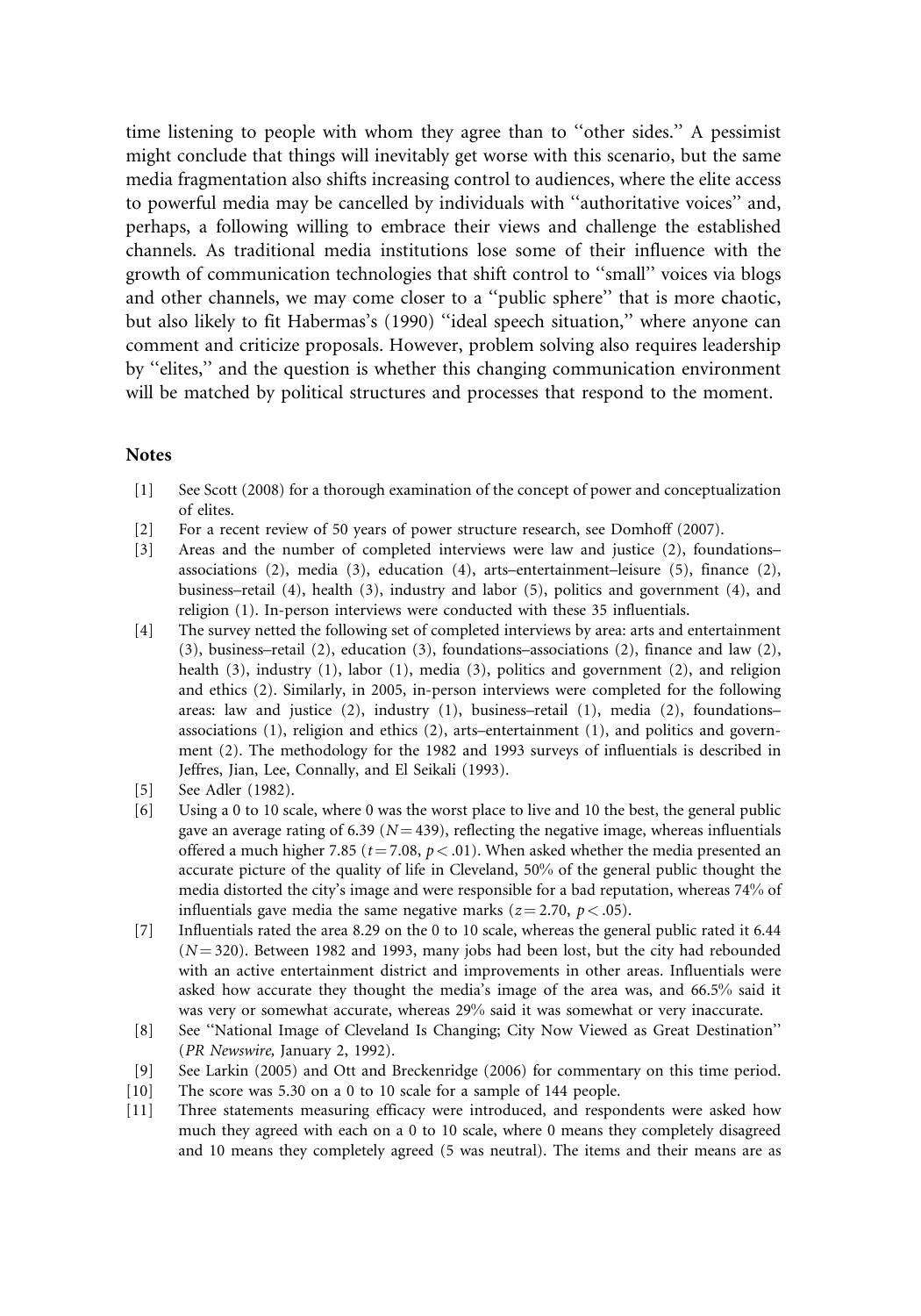follows: ''Public officials don't care much what people like me think'' (5.08), ''Other than voting, people like me have little influence over local government actions'' (4.13), and ''People like me don't have any say about what the government does'' (4.26). Clearly, the general public feels somewhat powerless, with only one-half giving positive responses to any of the items. Five other statements reflect the public's assessment of public interaction, problem solving, and conflict in the community; again, respondents used the same 0 to 10 scale, where 0 means they completely disagreed and 10 means they completely agreed. The first two statements and means focus on communication: ''People in this community seem to be afraid to speak up when they disagree'' (4.16), and ''No one seems shy about disagreeing with neighbors or public officials in my community'' (5.60). Three additional statements focus on problem solving and conflict: ''People don't work together to get things done for my community'' (5.46), ''People in this community deal fairly and squarely with each other" (4.78), and "There's a lot of conflict among people in my community" (5.07). Responses hover around the mean on each of these communication items.

- [12] Also see Jacobson and Storey (2004), Kincaid (2000), Storey, Boulay, Karki, Heckert and Karmacha (1999), and Valente and Saba (1998). Special interest publics, social movements, and environmental groups face a number of obstacles in terms of their access to the media and to the control of their image (Delicath & Deluca, 2003).
- [13] Contact the authors for a schedule of questions guiding interviewers. Influentials were interviewed in the following areas: labor, foundations, law and justice, religion and ethics, politics and government, education, health, arts and entertainment, industry, business and retail, the media, and law and finance.

#### References

Adler, A. (1982, December 12). Outfit is unfunny joke to city. Associated Press, PM Cycle.

- Dahl, R. A. (1961). Who governs?: Democracy and power in an American city. New Haven, CT: Yale University Press.
- Delicath, J. W. & Deluca, K. M. (2003). Image events, the public sphere, and argumentative practice: The case of radical environmental groups. Argumentation, 17, 315–333.
- Domhoff, G. W. (2007). C. Wright Mills, Floyd Hunter, and 50 years of power structure research. Michigan Sociological Review, 21, 1–54.
- Engelstad, F. (2009). Democratic elitism—Conflict and consensus. Comparative Sociology, 8, 383–401.
- Habermas, J. (1990). Moral consciousness and communicative action. Cambridge, MA: MIT Press.
- Habermas, J. (1998). Learning by disaster? A diagnostic look back on the short 20th century. Constellations, 5, 307–320.
- Jacobson, T. L. & Storey, D. J. (2004). Development communication and participation: Applying Habermas to a case study of population programs in Nepal. Communication Theory, 14, 99–121.
- Jeffres, L. W., Cutietta, C., Sekerka, L., & Lee, J. (2000). Newspapers, pluralism and diversity in an urban context. Mass Communication & Society, 3, 157-184.
- Jeffres, L. W., Jian, G., Lee, J.-W., Connally, C. E., & El Seikali, J. (1993). Sensitivity to media images: Influentials vs. general public. Unpublished manuscript.
- Jeffres, L. W., Neuendorf, K. A., & Atkin, D. (1999, April–June). Spirals of silence: Expressing opinions when the climate of opinion is unambiguous. Political Communication, 16, 115–131.
- Kincaid, D. L. (2000). Mass media, ideation, and behavior: A longitudinal analysis of contraceptive change in the Philippines. Communication Research, 27, 723–763.
- Larkin, B. (2005, November 9). Campbell never acclimated to her hometown. Plain Dealer, p. B19.
- Lowry, D. T. (1986). Establishing construct validity of the Hayakawa–Lowry news bias categories. Journalism Quarterly, 63, 573–580.